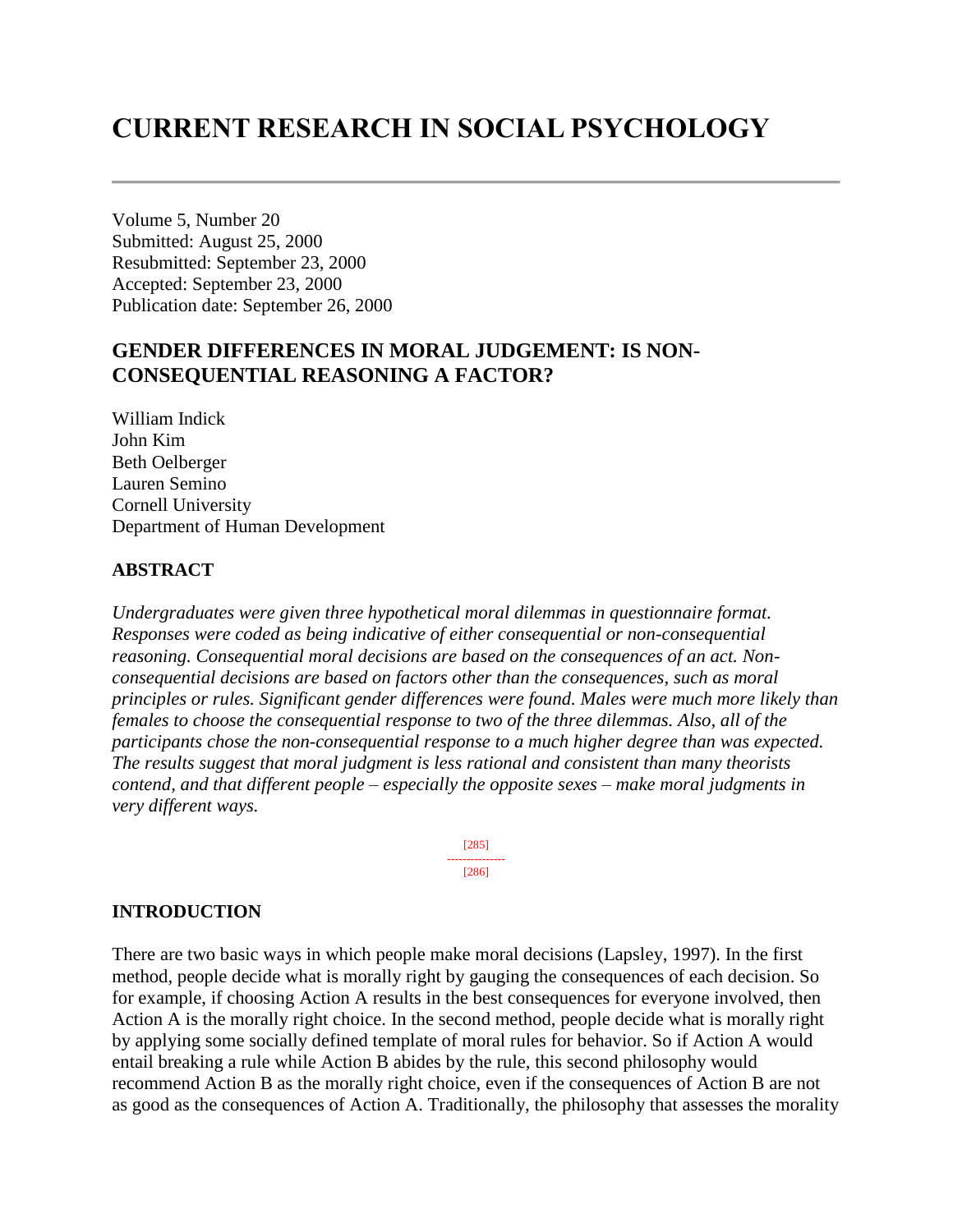of an act by gauging its consequences has been called teleological reasoning. The philosophy that assesses the morality of an act by applying a rule, principle or ethic has been called deontological reasoning (Frankena, 1973). I'll simply refer to these two opposing philosophies, respectively, as consequentialism and non-consequentialism.

Are humans consequentialists or non-consequentialists? Obviously, the answer is both. Sometimes we look at the consequences and sometimes we apply a rule. Usually we do both. This is part of the reason why moral reasoning is so complicated. But what do we do when these two types of reasoning conflict? For example, what if Action A has the best consequences, but it requires breaking a rule? Philosophers often demonstrate this type of conflict by posing a moral problem such as the "trolley dilemma." In this scenario, a trolley is rolling down the tracks at full speed. Two people have become stranded on the tracks, and it is too late to merely stop the trolley. As the track controller, you could derail the trolley, killing the trolley conductor but saving the lives of the two people on the tracks. What do you do?

The conflict is clear. The consequences of derailing the trolley is one death, while the consequences of not derailing the trolley is two deaths. Therefore, if Action A is to derail, then the consequentialist would say that Action A is the right choice. However, derailing the trolley is an act of killing, because it is *your* action of derailing which will kill the conductor. Since all human societies have some form of restriction against killing innocent people, the choice to derail would be breaking a cardinal rule. Therefore, if Action B represents the choice to not derail, then the non-consequentialist would say that Action B is the right choice.

Clearly, this dilemma is not quite as simple as it seems. For instance, there are rules against doing nothing when other people's lives are at stake. Also, some people may question whether it is possible to equate the value of human life with the number of human lives involved. Despite these problems, the trolley dilemma could still elicit responses that may answer some pertinent questions regarding moral reasoning. For example, are there gender differences between the conflicting sides of consequentialism and non-consequentialism? Is there a point where consequential concerns override non-consequential restrictions? If so, where does this point arise?

> [286] --------------- [287]

The present study was designed to investigate these questions. Undergraduate students were given the trolley dilemma in questionnaire format. Two similar dilemmas were also administered to test for consistency. The primary hypothesis was that there would be significant gender differences in the response sets. This assumption stems from the theoretical assertion that males and females use different styles of moral judgment (Gilligan, 1982, Holstein, 1976, Chodorow, 1989, Eisenberg, 1982, Ford & Lowery, 1986, Hoffman, 1977).

According to Jean Piaget (1932), moral judgment is derived from the child's understanding of conventional rules that eventually become internalized into an autonomous respect for law and order. Lawrence Kohlberg (1969) expanded upon Piaget's work by adding higher stages of moral development. The highest stage of development according to Kohlberg's model is reached when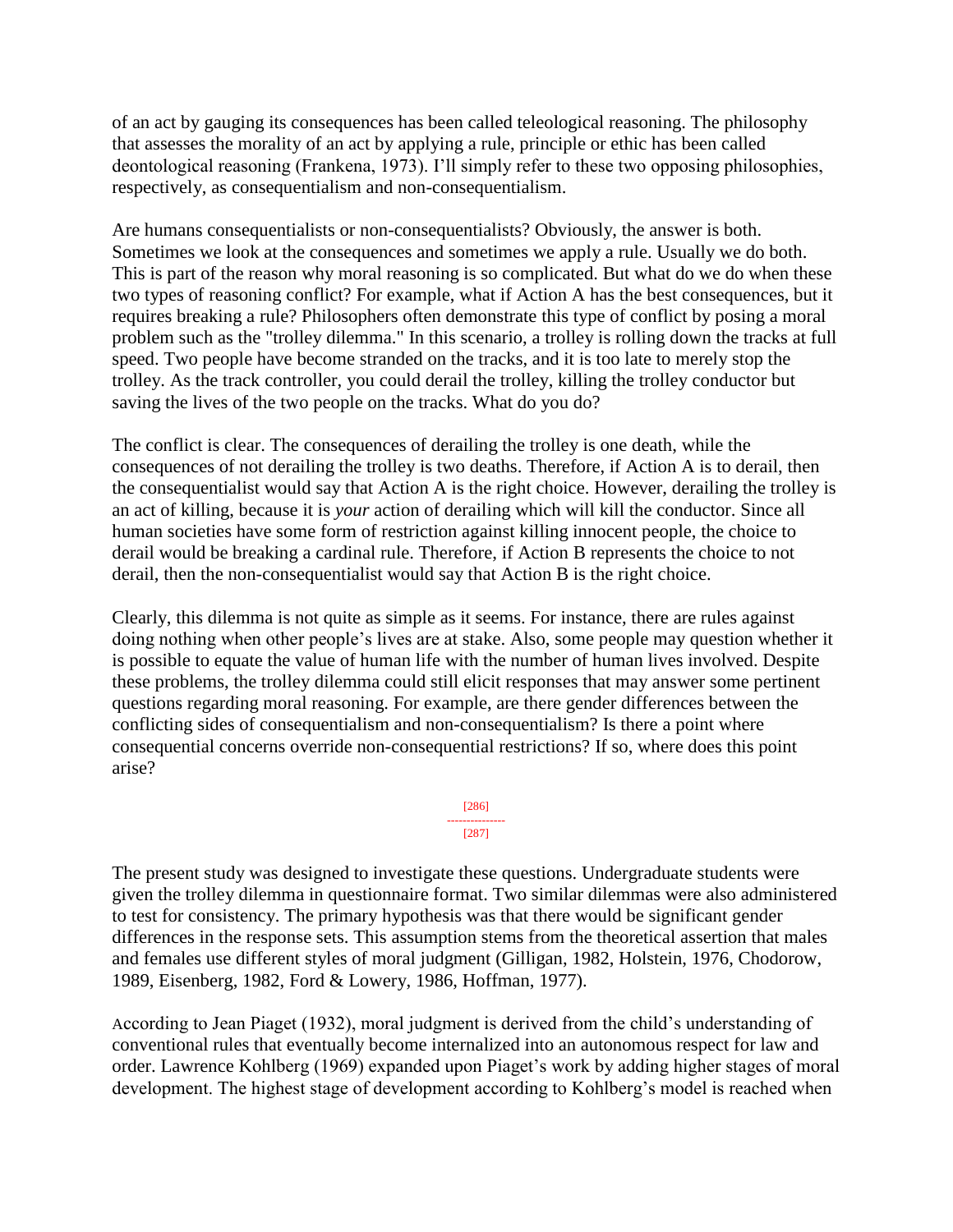the individual surpasses the confines of "conventional" rules and can make impartial moral decisions based on "post-conventional" principles of justice.

Gilligan (1982) criticized Kohlberg's paradigm as being gender biased. This claim was sparked by Holstein's (1976) longitudinal study in which female respondents were typically scored at stage 3, whiles males were typically scored at stage 4. Holstein explained that these scores were a result of gender differences in moral reasoning. She argued that females were scored at stage 3 because their decisions were influenced by empathy and emotion, while males were scored at stage 4 because their decisions were less empathic and more impartial and detached. Holstein's main complaint was that women's reasoning styles were arbitrarily devalued by Kohlberg's scoring system because it was considered less developed that men's reasoning styles. "Emotional response to moral conflict which is exemplified by females more than males results in adult female reasoning categorized with children" (Holstein, 1976, p.61).

Gilligan (1977/1982) used Holstein's findings as a basis for her theory of gender differences in ego and moral development. She claimed that men are more "justice" oriented while women are more "care" oriented. A justice orientation is motivated by logic and reason, requiring the moral actor to treat others impartially and objectively and basing moral decisions on abstract principles of justice that can be universalized to every person and every situation. A care orientation allows the actor to use subjective feelings and sentiments when making moral judgments. The caring decision is motivated by empathy. It recognizes particular relationships between people and extenuating circumstances in each situation.

#### [287] --------------- [288]

Both Gilligan (1977, 1982) and Holstein (1976) criticized Kohlberg's (1969) original research because he studied *males* only. They argued that this "andocentric" focus in his research resulted in a paradigm of development that was appropriate for male moral reasoning, but not for female moral reasoning. Furthermore, Gilligan claimed that Kohlberg's model rates individuals who function according to an ethic of care at a lower stage of reasoning, because these people make decisions based on special obligations and feelings rather than on impartial principles of abstract justice. The "caring" person's judgment is concerned with maintaining ongoing relationships between people rather than making judgments that are indicative of abstract and objective impartiality. An ethic of care seems biased and therefore less developed within the paradigm of the justice orientation. Gilligan argued that if the tables were turned, an ethic of justice would seem cold, calculating and heartless within the paradigm of a care orientation.

Kohlberg and his colleagues' (1983  $\&$  1984) response to Gilligan's criticism argued that justice and care are not mutually exclusive orientations, but rather, they represent two different forces that influence moral judgments simultaneously. Gilligan and colleagues (1987) rebutted, arguing that although the two orientations are not exclusive, men "gravitate" towards a justice orientation and women "gravitate" towards a care orientation. Although Gilligan claimed support for her theory through the open-ended moral interviews that she conducted with women, most of the empirical research investigating gender differences in moral reasoning has not confirmed her ideas, (Walker, 1984, & 1987, Rest, 1983 & Ford & Lowery, 1986). Her reply to these contradictory findings was that the subtle differences between an ethic of care and an ethic of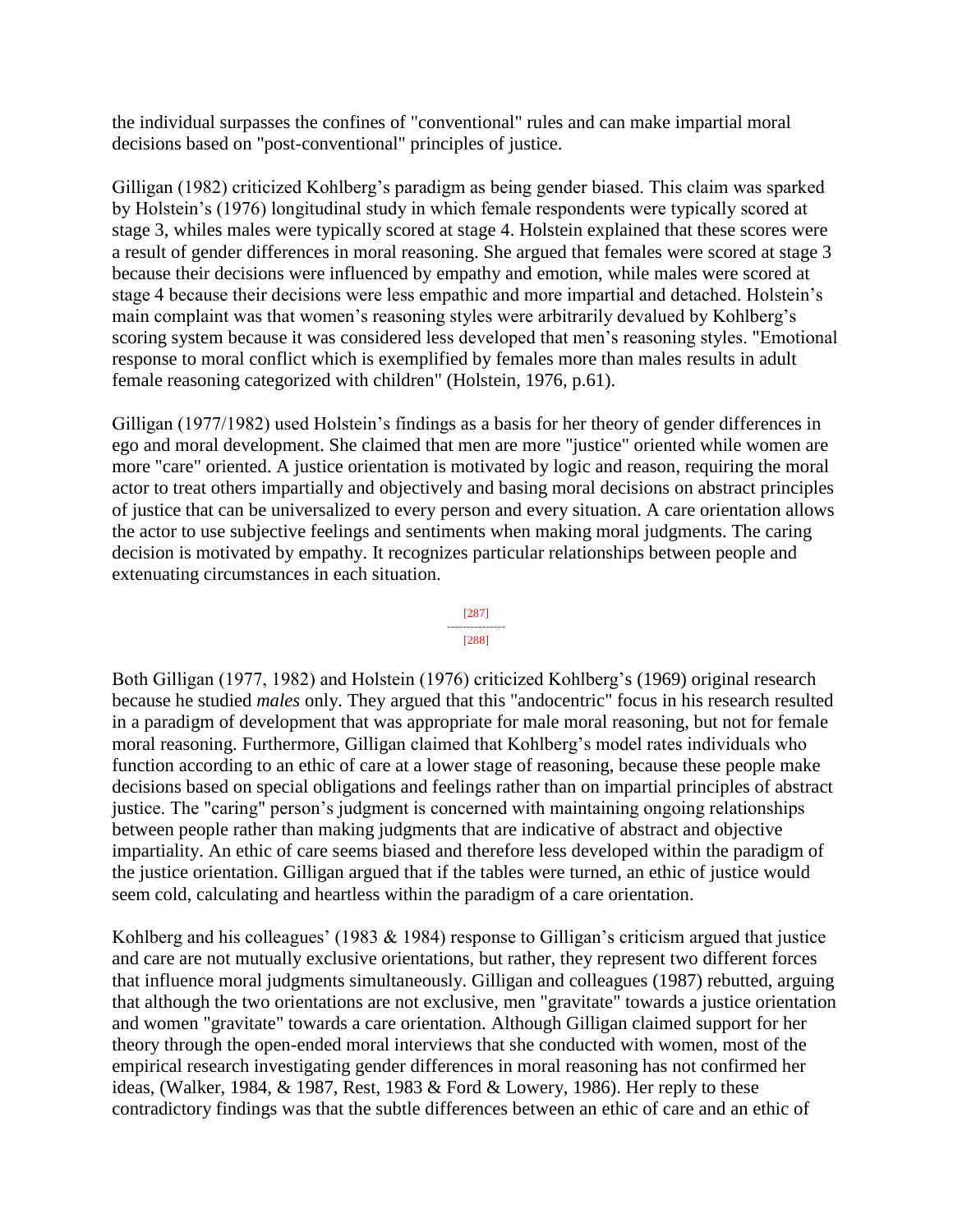justice could not be drawn out via objective empirical testing. These differences can only be elicited within the context of an open-ended interview process. Unfortunately, this form of testing presents an obvious problem with reliability, in that the subjects' responses are not uniform, and the coding of participant responses rely to a significant degree upon the interviewer's subjective interpretations.

Given the absence of any uniform objective coding scheme, it is impossible to discern if women's moral development actually conforms to Gilligan's (1982) developmental sequence for her "care" paradigm. Furthermore, Holstein's (1976) findings of gender differences in her studies which used Kohlberg's rigorously tested and objective scoring system were not replicated in later studies (Lapsley, 1997). In Walker's (1984) meta-analysis of 108 studies, there were only 8 clear indications of sex differences, but even in those cases, the effects were confounded by other sociological and scoring factors and the differences themselves were very small – less than half a stage. Walker concluded that "rather than arguing over the extent to which sex bias is inherent in Kohlberg's theory of moral development, it might be more appropriate to ask why the myth that males are more advanced than females persists in light of so little evidence" (as cited in Lapsley, 1997, p.139). In addition, significant sex differences were not found in studies using alternate tests and measures, such as Rest's "Definition of Issues" test (Rest, 1979, 1983 & Walker 1987, 1989).



Though these theories are debatable, the fact that there are differences between the moral *behavior* of men and women is plainly observable. Men are nine times more likely than women to commit murder, and 92.5% of all prison inmates are male (U.S. Department of Justice, 1999). There does seem to be face validity in the notion that women and men approach moral decisions in different ways. However, in order to prove the existence of gender differences in moral reasoning, a model for objective and empirical testing must be devised.

A second hypothesis in the present study was that there would be a certain point where the majority of responses will switch from non-consequential to consequential choices. In order to elicit this effect, the trolley dilemma was administered in six different forms. Each form had a different number of people stranded on the tracks. It was hypothesized that almost nobody would derail when only one person was on the track, but that nearly everybody would derail when there were two or more people on the tracks. This hypothesis was based on the assumption that when the ratio of consequences is 1:1, (that is, 1 stranded person to 1 conductor), the rule against killing would stop people from choosing the derail option. But when the ratio of consequences is 2:1 or higher, (more people on the tracks than in the trolley), then the utilitarian reasoning which saves the greatest number of human lives will take precedence.

### **METHOD**

Participants were 366 female and 125 male undergraduates at a large research university. The students earned extra credit in their respective classes in return for their participation. The students' responses were gathered over the course of the 1999-2000 academic year. Participants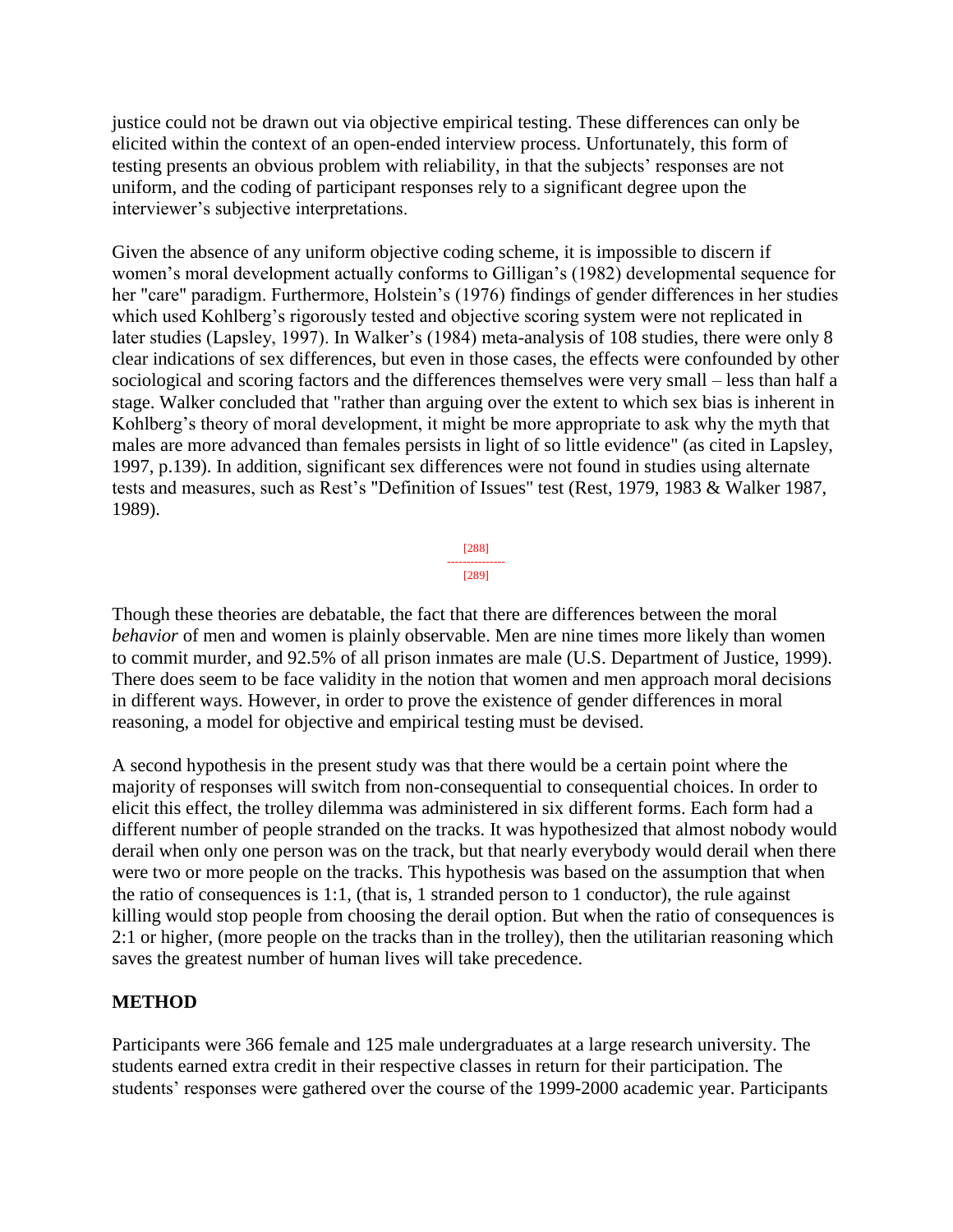were presented with dilemmas in questionnaire format and responded by circling one of two choices for each dilemma.

### **Materials**

Participants were presented with hypothetical moral dilemmas in questionnaire format and asked to choose between one of two responses. The consequential implications for each response were pointed out explicitly  $-$  i.e. "derailing the trolley would result in the death of the trolley conductor while saving the lives of the people stranded on the tracks." Three hypothetical moral dilemmas were used to elicit moral judgments:

> [289] --------------- [290]

- 1. The Trolley Dilemma presents a hypothetical situation in which the participants imagine that they are the track controllers for a trolley system. In the dilemma, people have become stranded on the tracks while a trolley is approaching. The participant must decide between the consequential choice of derailing the trolley, which would result in the death of the conductor while saving the lives of the people on the tracks, and the nonconsequential choice of not derailing the trolley. Six different forms of the dilemma were administered: Form A had one person on the tracks, Form B had two people, Form C had five people, Form D had eight people, Form E had ten people and Form F had twenty people. A larger number of participants were given Form B (the dilemma in its original format – with 2 people on the tracks), in order to test for a main effect of gender.
- 2. In the "bridge" dilemma, the participant is assigned the role of a general in a country which is being invaded by an enemy army. If the enemy army reaches the bridge leading to the capital city, the city and its inhabitants will be attacked and captured. However, there are civilians crossing the bridge. The consequential choice is to blow up the bridge, sacrificing the crossing civilians but saving the city. The non-consequential is to not blow up the bridge.
- 3. In the factory dilemma, a corporation's factory has been losing money for years. As the CEO, the participant must decide whether or not to shut down the factory. The consequential choice of shutting down the factory would result in the laying off of a thousand workers. The non-consequential choice of keeping the factory open will result in the continued loss of money by the corporation.

### **RESULTS**

A chi-square analysis was calculated for all of the responses. Tables  $1 - 6$  display the proportion of responses by gender to the trolley dilemma. The only significant difference between male and female responses was found in the response sets to Form B of the trolley dilemma, which had two people on the tracks (see Table 2). 26.76 % more males chose to derail the trolley than females. This difference was highly significant ( $p < 0.0001$ ).

Table 7 displays the overall proportion of responses to the trolley dilemma. As predicted, the proportion of participants who chose to derail the trolley tended to increase as the number of people stranded on the tracks increased. The largest shift in the proportion of participants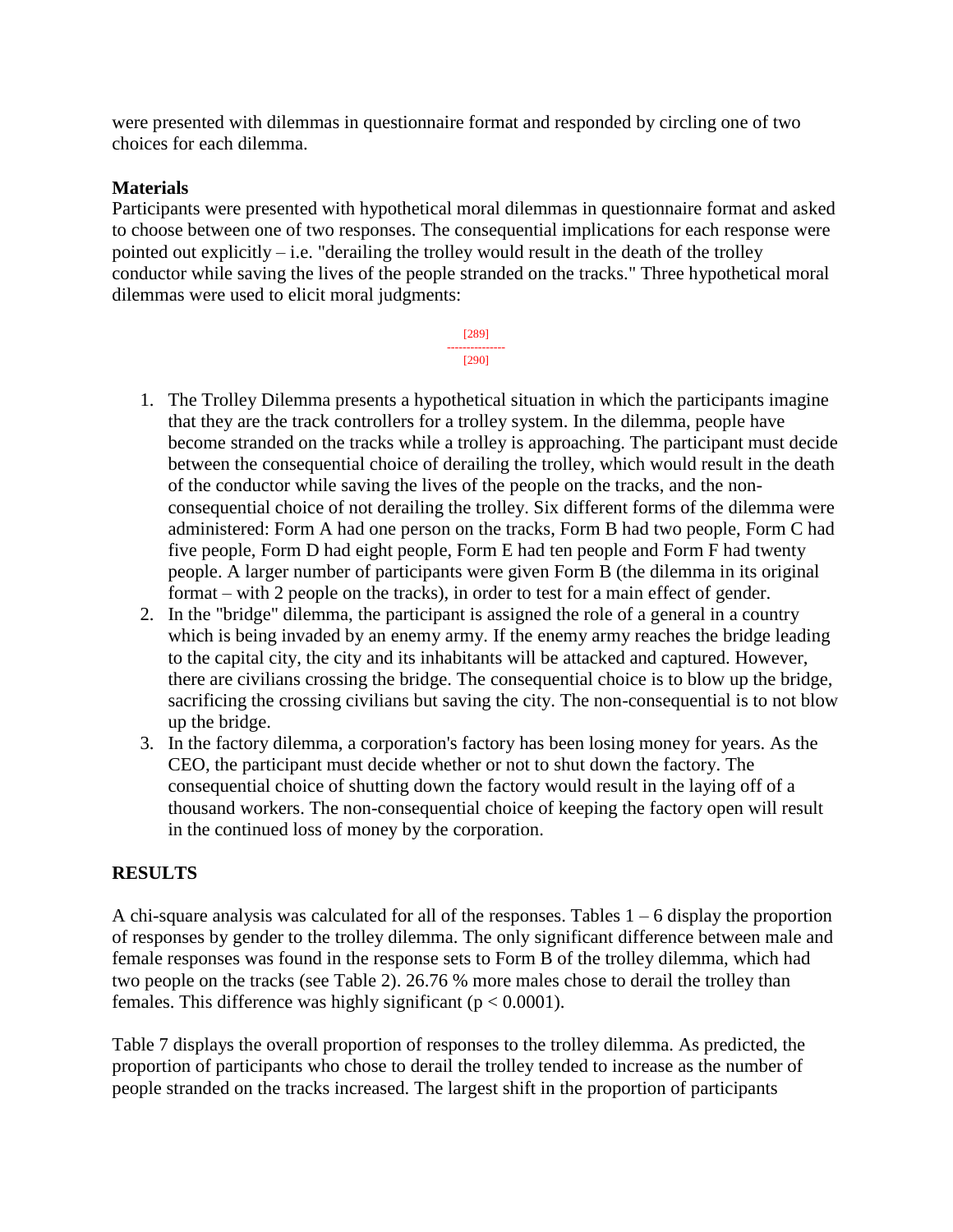choosing to derail was between Forms B and C. In Form B, in which two people were on the tracks, 31.64 % of the participants chose to derail. In form C, in which five people were on the tracks, 80.49 % of the participants chose to derail. This shift of 48.85 % was by far the largest shift in response proportions. It was 3.5 times larger than the shift between Forms A and B (13.86 %), and it was more than two times greater than the differences between Forms C and D, Forms D and E and Forms E and F combined  $(1.09 \% + 6.68 \% + 12.60 % = 20.37 %)$ .



Tables 8 and 9 display the overall proportion of responses to the bridge and factory dilemmas. In the responses to the 'bridge' dilemma, a higher proportion of women chose the nonconsequential response of "not blowing up the bridge" (74.90 %) as compared to men (60.00 %). This difference was highly significant ( $p = .0039$ ). The 'factory' dilemma yielded no statistically significant gender difference in non-consequential responses (m = 77.80 %, f = 75.40 %, p = 0.7718).

|  |  |  | Table 1. Form A (One person on the tracks). |
|--|--|--|---------------------------------------------|
|--|--|--|---------------------------------------------|

| <b>Response</b>                   | Male | Female |                             | Difference $  p\text{-Value} (2\text{-tailed})  $ |
|-----------------------------------|------|--------|-----------------------------|---------------------------------------------------|
| Derail                            |      |        | 28.57 %   15.79 %   12.78 % | 0.43                                              |
| Do not derail   71.43 %   84.21 % |      |        |                             |                                                   |
| N                                 |      | 38     | Total $N = 45$              |                                                   |

**Table 2. Form B (Two people on the tracks).**

| <b>Response</b> | Male                                    | Female            |                 | Difference $  p\text{-Value} (2\text{-tailed})$ |
|-----------------|-----------------------------------------|-------------------|-----------------|-------------------------------------------------|
| Derail          |                                         | $51.39\%$ 24.63 % | 26.76 %         | 0.00                                            |
| Do not derail   | $\parallel$ 48.61 % $\parallel$ 75.37 % |                   |                 |                                                 |
| N               | 72                                      | 203               | Total $N = 275$ |                                                 |

**Table 3. Form C (Five people on the tracks).**

| <b>Response</b>                   | Male |                   |                | <b>Female</b>   Difference   $p$ -Value (2-tailed) |
|-----------------------------------|------|-------------------|----------------|----------------------------------------------------|
| Derail                            |      | 80.00 %   80.65 % | $0.65\%$       | 0.97                                               |
| Do not derail   20.00 %   19.35 % |      |                   |                |                                                    |
| N                                 | 10   | 31                | Total $N = 41$ |                                                    |

**Table 4. Form D (Eight people on the tracks).**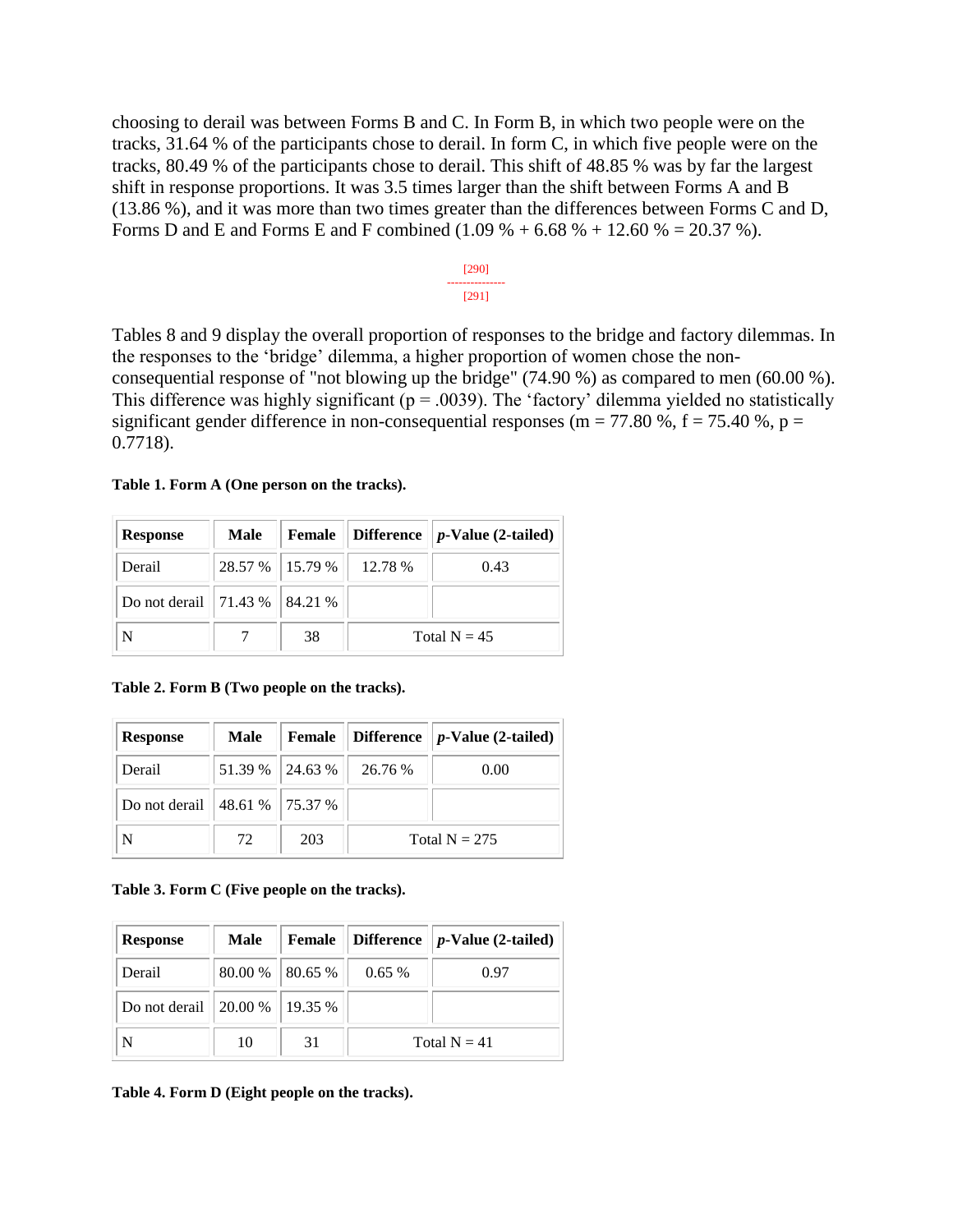| <b>Response</b>                   | Male                | Female |                | Difference $  p\text{-Value} (2\text{-tailed})  $ |
|-----------------------------------|---------------------|--------|----------------|---------------------------------------------------|
| Derail                            | $81.82\%$   81.48 % |        | 0.34%          | 0.98                                              |
| Do not derail   18.18 %   18.52 % |                     |        |                |                                                   |
| N                                 |                     | 27     | Total $N = 38$ |                                                   |

#### [291] --------------- [292]

**Table 5. Form E (Ten people on the tracks).**

| <b>Response</b>                               | Male | Female            |                | Difference $  p\text{-Value} (2\text{-tailed})  $ |
|-----------------------------------------------|------|-------------------|----------------|---------------------------------------------------|
| Derail                                        |      | 70.02 % 76.47 % 1 | 6.45 %         | 0.69                                              |
| Do not derail $\vert$ 29.08 % $\vert$ 23.53 % |      |                   |                |                                                   |
| N                                             | 10   | 34                | Total $N = 44$ |                                                   |

### **Table 6. Form F (Twenty people on the tracks).**

| <b>Response</b> | Male      | Female  |                | Difference $  p\text{-Value} (2\text{-tailed})$ |
|-----------------|-----------|---------|----------------|-------------------------------------------------|
| Derail          | $80.00\%$ | 190.91% | 10.91 %        | 0.30                                            |
| Do not derail   | 120.00%   | 9.09 %  |                |                                                 |
| N               | 15        | 33      | Total $N = 48$ |                                                 |

### **Table 7. Overall Responses to the Trolly Dilemma**

| <b>Response</b> |    |     | Form A    Form B    Form C    Form D    Form E    |    |    | Form F  |
|-----------------|----|-----|---------------------------------------------------|----|----|---------|
| Derail          |    |     | 17.78 % 31.64 % 80.49 % 81.58 % 74.90 % 87.50 %   |    |    |         |
| Do not derail   |    |     | $82.22\%$   68.36 %   19.51 %   18.42 %   25.10 % |    |    | 12.50 % |
| N               | 45 | 275 | 41                                                | 38 | 44 | 48      |
| Total $N = 491$ |    |     |                                                   |    |    |         |

### **Table 8. Overall Responses to the Bridge Dilemma**

| Response | Male            |         | <b>Female</b> Difference $\ p\text{-Value}(\text{2-tailed})\ $ |
|----------|-----------------|---------|----------------------------------------------------------------|
| Blow up  | 40.00 % 25.10 % | 14.90 % | 0.00                                                           |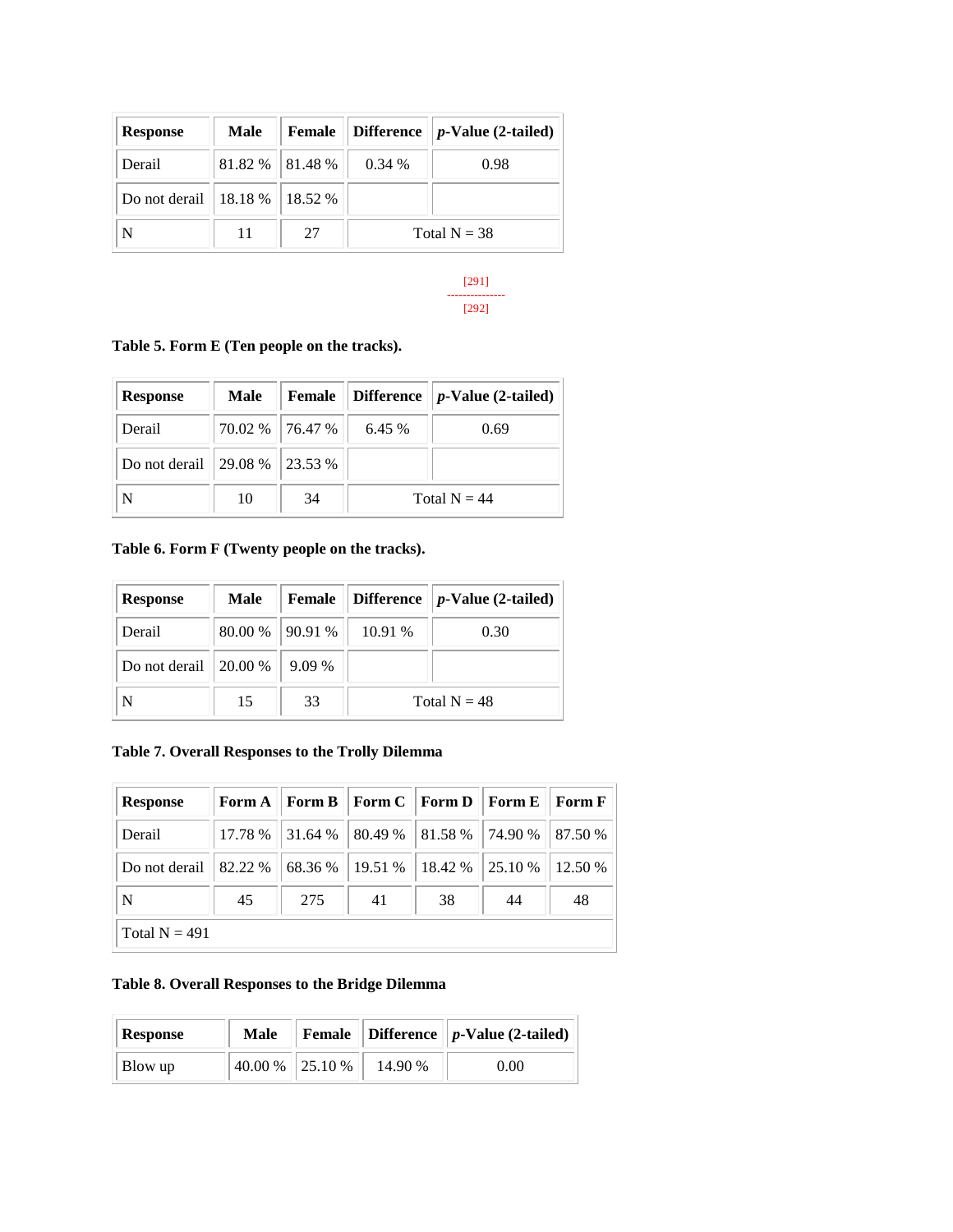| Do not blow up    60.00 %    74.90 % |     |     |                 |
|--------------------------------------|-----|-----|-----------------|
|                                      | 125 | 366 | Total $N = 491$ |

[292] --------------- [293]

**Table 9. Overall Responses to the Factory Dilemma**

| <b>Response</b>                      | Male |                 | <b>Female</b> Difference | $ p$ -Value (2-tailed) |
|--------------------------------------|------|-----------------|--------------------------|------------------------|
| Shut down                            |      | 22.20 % 24.60 % | 2.40 %                   | 0.77                   |
| Do not shut down   77.80 %   75.40 % |      |                 |                          |                        |
| N                                    | 125  | 366             | Total $N = 491$          |                        |

### **DISCUSSION**

In the original form of the trolley dilemma, in which 2 people were stranded on the tracks, males were much more likely to derail the trolley than females. This male preference for the consequential choice was repeated in the responses to the bridge dilemma. There are many ways to explain these highly significant results. One explanation is that males are more aggressive than females (Lorenz, 1966, Eibesfeldt, 1972, Freud, 1961), so they are more likely to choose the aggressive actions of derailing the trolley and blowing up the bridge rather than the passive action of doing nothing.

Another possibility is that males might be more likely to associate a sense of duty with the position of being a train conductor or general, because men have traditionally been set in the role of soldiers, and because train conducting is a stereotypically male position (Maccoby & Jacklin, 1974). Therefore, men might be more inclined to perceive the conductor as a soldier or policeman-like character who understands the risk of his/her position and must accept the consequences accordingly. Women, on the other hand, might be less likely to associate the conductor's position with a sense of duty. They may perceive the conductor as just another innocent bystander, who doesn't deserve to die any more than the people stranded on the tracks. Though these possibilities are merely conjecture, the significant gender differences in the responses to this dilemma are intriguing and seem to beg for explanation.

The second significant finding was in the shift of the proportion of people who chose to derail the trolley. When there were only 2 people on the tracks, less than 32% of the participants chose to derail. But when there were 5 people on the tracks, more than 80% chose to derail. This shift of nearly 49% was much larger than any of the other shifts, even the shift between Form E (10 people on the tracks) and form F (20 people on the tracks). This big shift is somewhat counterintuitive, because it was predicted that the largest shift would come between the form in which 1 person was stranded on the tracks and the form in which 2 people were stranded. It was assumed that the vast majority of participants would automatically favor the saving of 2 people over the saving of just 1. However, the majority of participants did not make the purely utilitarian choice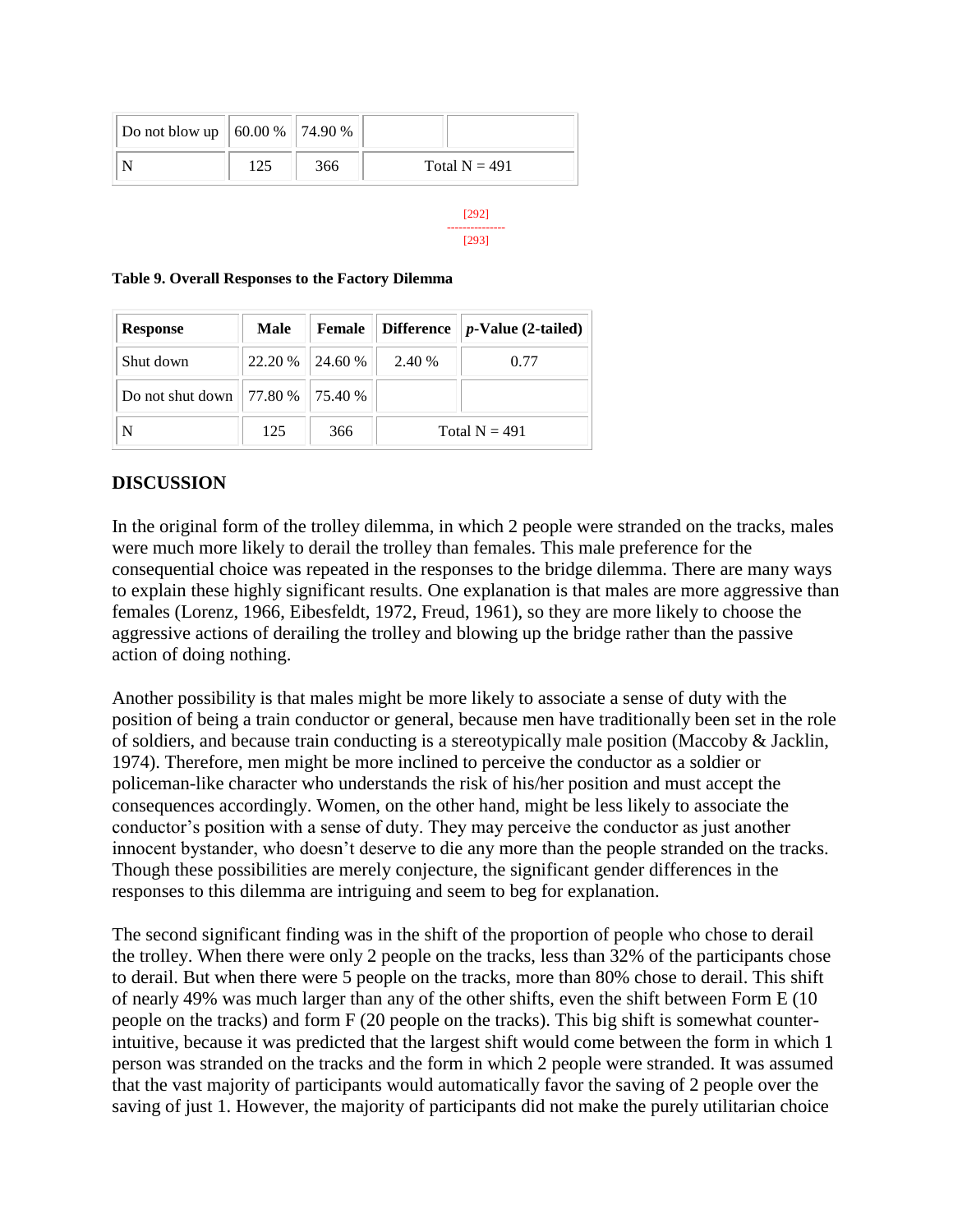to derail the trolley until Form C, in which the consequences were 5 to 1 against the conductor. Apparently, non-consequential reasoning is a very strong factor in moral judgment.

> [293] --------------- [294]

### **CONCLUSIONS**

Before discussing a human phenomenon, one must first confirm that the phenomenon actually exists. If only a small percentage of respondents did not choose to derail the trolley with 2 people on the tracks, then the phenomenon of non-consequential reasoning would be demonstrated. The fact that the vast majority of respondents (68.36 %) did not choose the "derail" response illustrates undeniably that not only is non-consequential reasoning a factor in moral judgment, it is often a more powerful factor than consequential reasoning.

Though contemporary psychologists and sociologists tend to portray the human mind as a rational machine, we must admit that human behavior frequently belies any true logic or reason. People are essentially irrational – motivated by emotions, ungrounded beliefs, absurd convictions and inconsistent principles. Irrationality and inconsistency is seen most evidently in moral reasoning and behavior. People kill abortion doctors because they believe killing is wrong. People fight for the right to own guns for their own protection, though the largest danger they face is from their own guns. We cannot pretend that humans are consistent in their moral judgments and that they could be classified into neat little categories. Theories which attempt to explain moral reasoning using purely rational models are at best reductionist and, at worst, simply wrong.

Neither can it be assumed that all humans develop their moral senses in the same way. The present study lends support to this assertion. The large gender differences in response to the trolley dilemma in its original form suggests that men may be more influenced by purely consequential factors, while women may be more inclined to take non-consequential factors into account. Though the gender differences were highly significant in the responses to the dilemma in its original form, no significant differences were found in the responses to the other forms of the dilemma. So while it may be possible to elicit gender differences in certain far-fetched hypothetical moral dilemmas, for the most part, moral judgment in men and women is extremely similar.

Lawrence Kohlberg's (1969, 1984) studies of moral reasoning also elicited some gender difference in moral judgment. Carol Gilligan (1982) and her colleagues used these differences as a starting point to propose completely different patterns of moral development for men and women. Though it is certain that there are some broad gender differences in moral behavior, the possibility of eliciting these differences through moral dilemmas is still undetermined. The dilemmas may only be eliciting responses to very specific hypothetical scenarios, rather than moral judgments relating to real-life situations. If this is true, then the variance found in the present study is not indicative of gender differences in consequential and non-consequential reasoning. The variance may simply point to a discrepancy in the way males and females respond to this specific type of hypothetical moral dilemma.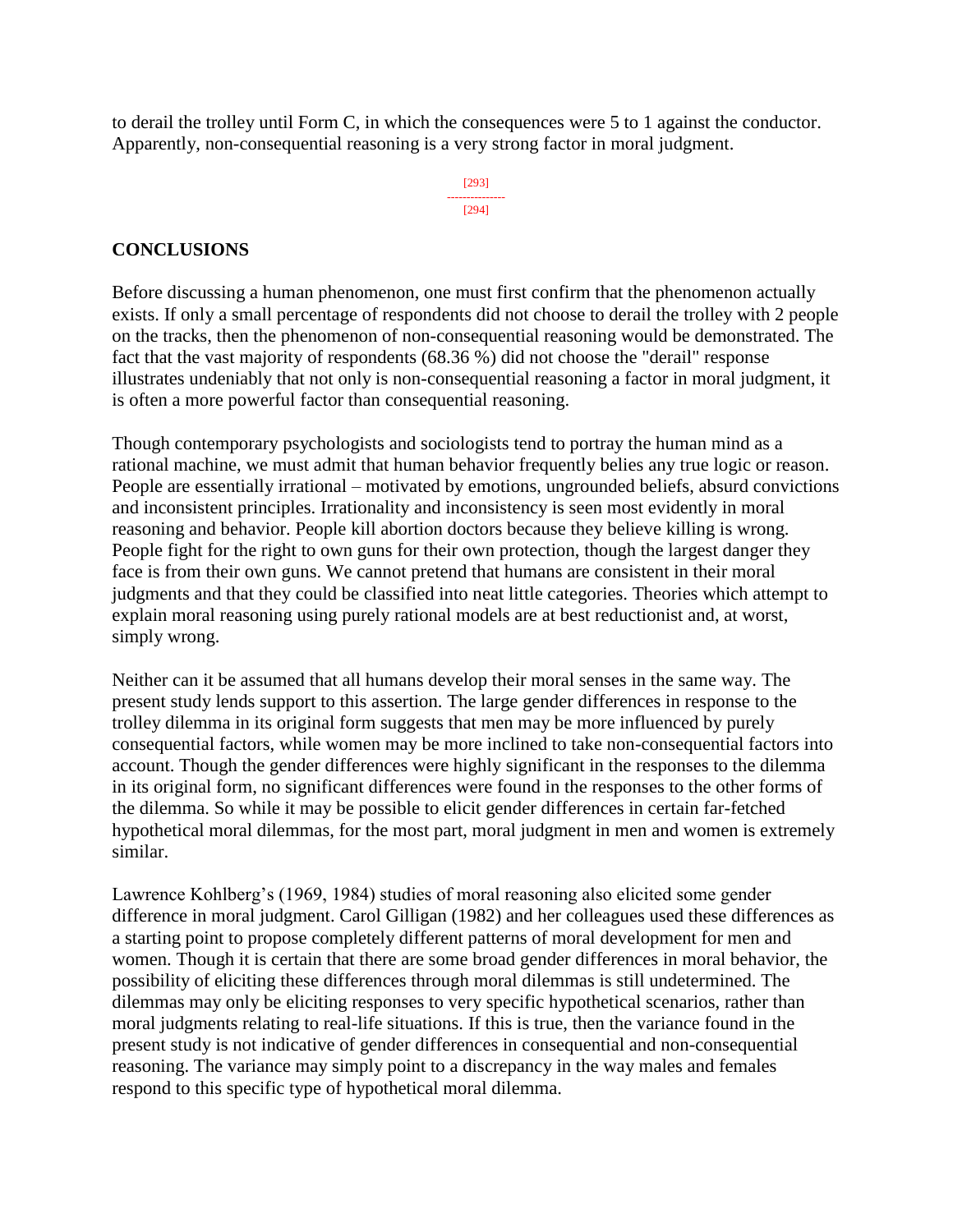But even though these gender differences may not relate to everyday morality, they may tell us something about moral judgment in extreme situations, such as times of war or tragedy. Throughout history, men have seen themselves cast in the role of the soldier. It is reasonable to infer that the cold and brutal decisions demanded of soldiers in war may in some way affect the moral judgments of men. Battles are all about sacrifices and numbers. The method of war requires the death of some in order to ensure the safety of many. Since soldiers have traditionally been males, it is possible that men may be more inclined than women to make unemotional calculations regarding the life and death of other people.

The perspective of consequential and impartial moral judgment, which Carol Gilligan labeled an "ethic of justice," may indeed be more indicative of male moral reasoning than female moral reasoning. However, even if this is true, it is only true in very rare situations, so that the differences may be more hypothetical than real. Still, it is possible that gender differences in consequential and non-consequential reasoning may have some more subtle effects on social issues. For example, laws regarding hotly debated issues such as abortion, gun control and capital punishment are directed by a gender-biased Congress. Presently, there are more than 10 times as many men in the Senate as there are women (Women's Studies Database, 2000). Whether non-consequential reasoning is a factor or not, if there is a gender difference in moral judgment, it is quite possible that it is directly affecting our government's policies and legislation.

### **REFERENCES**

Chodorow, Nancy (1989). *Feminism and psychoanalytic thinking.* New Haven: Yale University Press.

Eibl-Eibesfeldt, Irenaus (1971). *Love and Hate: The Natural History of Behavior Patterns.* New York: Holt, Rinehart and Winston.

Eisenberg, Nancy (1982). "The development of reasoning regarding prosocial behavior." In Nancy Eisenberg (Ed.), *The Development of Prosocial Behavior* (pp. 219-246). New York: Academic Press, Inc.

Ford, M. R., and C. R. Lowery (1986). "Gender differences in moral reasoning: A comparison of the use of justice and care orientations." *Journal of Personality and Social Psychology,* 50:777- 783.

Frankena, William K. (1973). *Ethics.* Englewood Cliffs, NJ: Prentice Hall, Inc.

[295] --------------- [296]

Freud, Sigmund (1961). *Civilization and Its Discontents.* (James Strachey, Trans. & Ed.), New York: W.W. Norton & Co., Inc.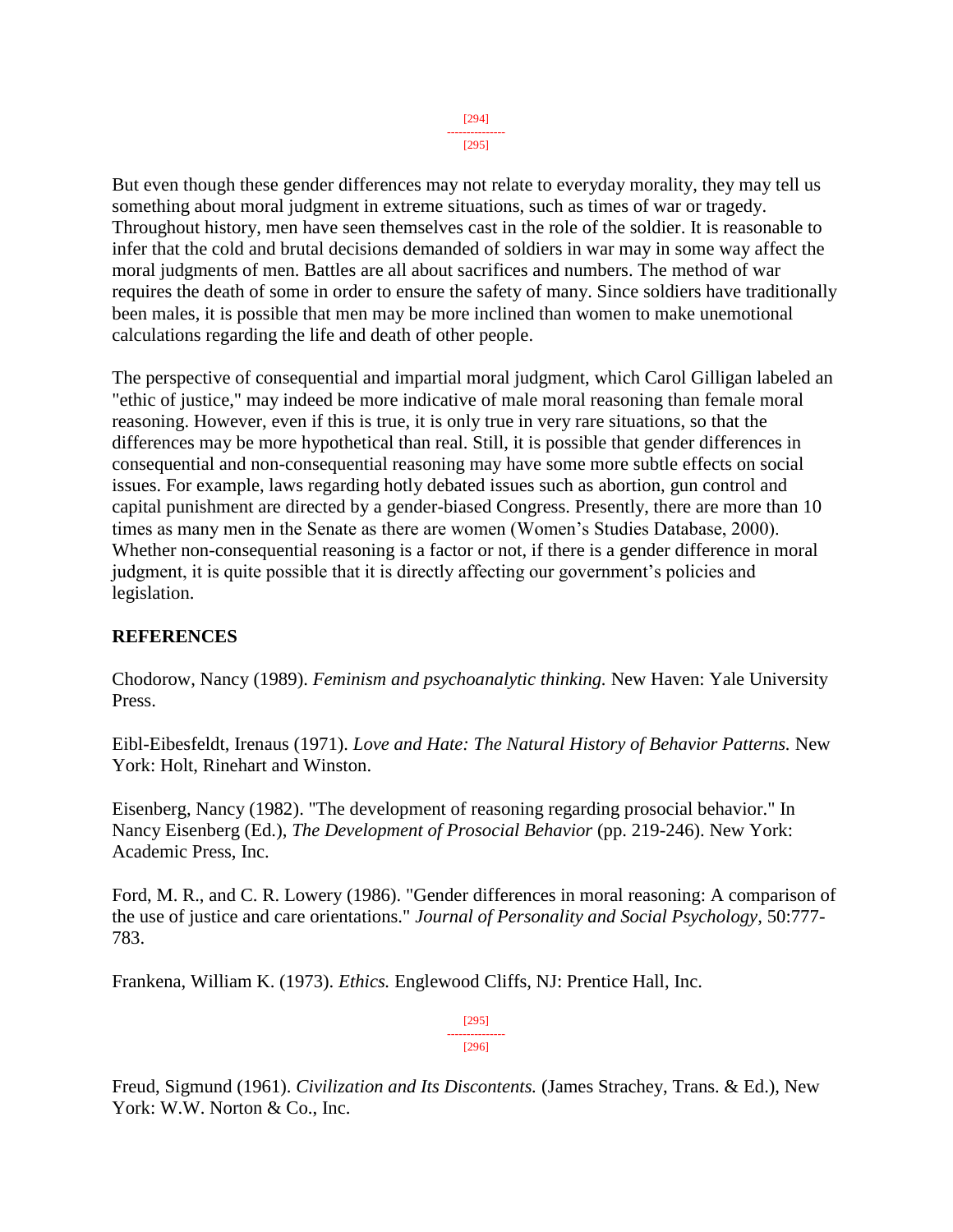Garmon, L. C., K. S. Basinger, V. R. Gregg and J. C. Gibbs (1996). "Gender differences in stage and expression of moral judgment." *Merrill-Palmer Quarterly,* 42(3):418-437.

Gilligan, C. (1977) "In a different voice: Women's conception of the self and of morality." *Harvard Educational Review*, 47:481-517.

Gilligan, Carol (1982) *In a different voice: Psychological theory and women's development.*  Cambridge, MA: Harvard University Press.

Hoffman, Martin L. (1977). "Sex differences in empathy and related behaviors." *Psychological Bulletin*, 84(4):712-722.

Holstein, C. (1976). "Development of Moral Judgment: A Longitudinal Study of Males and Females." *Child Development* 47:51-61.

Kohlberg, Lawrence (1969). "Stage and sequence: The cognitive-developmental approach to socialization." In Goslin, D.A. (Ed.), *Handbook of socialization theory and research.* (pp. 347- 480). Chicago: Rand McNally.

Kohlberg, Lawrence (1984). *The Psychology of moral development: The Nature and validity of moral stages.* San Francisco: Harper & Row.

Kohlberg, L., C. Levine and A. Hewer (1983). "Moral stages: A current formulation and a response to critics." In. J.A. Meacham (Ed.), *Contributions to Moral Development. (10).* Basel: Karger.

Lapsley, Daniel K. (1997). *Moral psychology.* Boulder, CO: Westview Press.

Lorenz, K. Z. (1966). *On Aggression.* London: Methuen.

[296] --------------- [297]

Maccoby, E. and C. Jacklin (1974). *The Psychology of Sex Differences.* Stanford: Stanford University Press.

Piaget, Jean. (1932/1965). *The Moral judgment of the child.* New York: The Free Press.

Rest, J. (1979). *Development in judging moral issues.* Minneapolis: University of Minnesota Press.

Rest, J. (1983). "Morality." In P. Mussen (Ed.), *Handbook of child psychology*: Vol. 3. Cognitive development  $(4^{th}$  ed.; J. Flavell & E. Markman, Vol.Eds.,pp.556-628). New York: Wiley.

U.S. Department of Justice. (1999). Bureau of Justice statistics. Washington, DC: Bureau of Justice Internet Website.